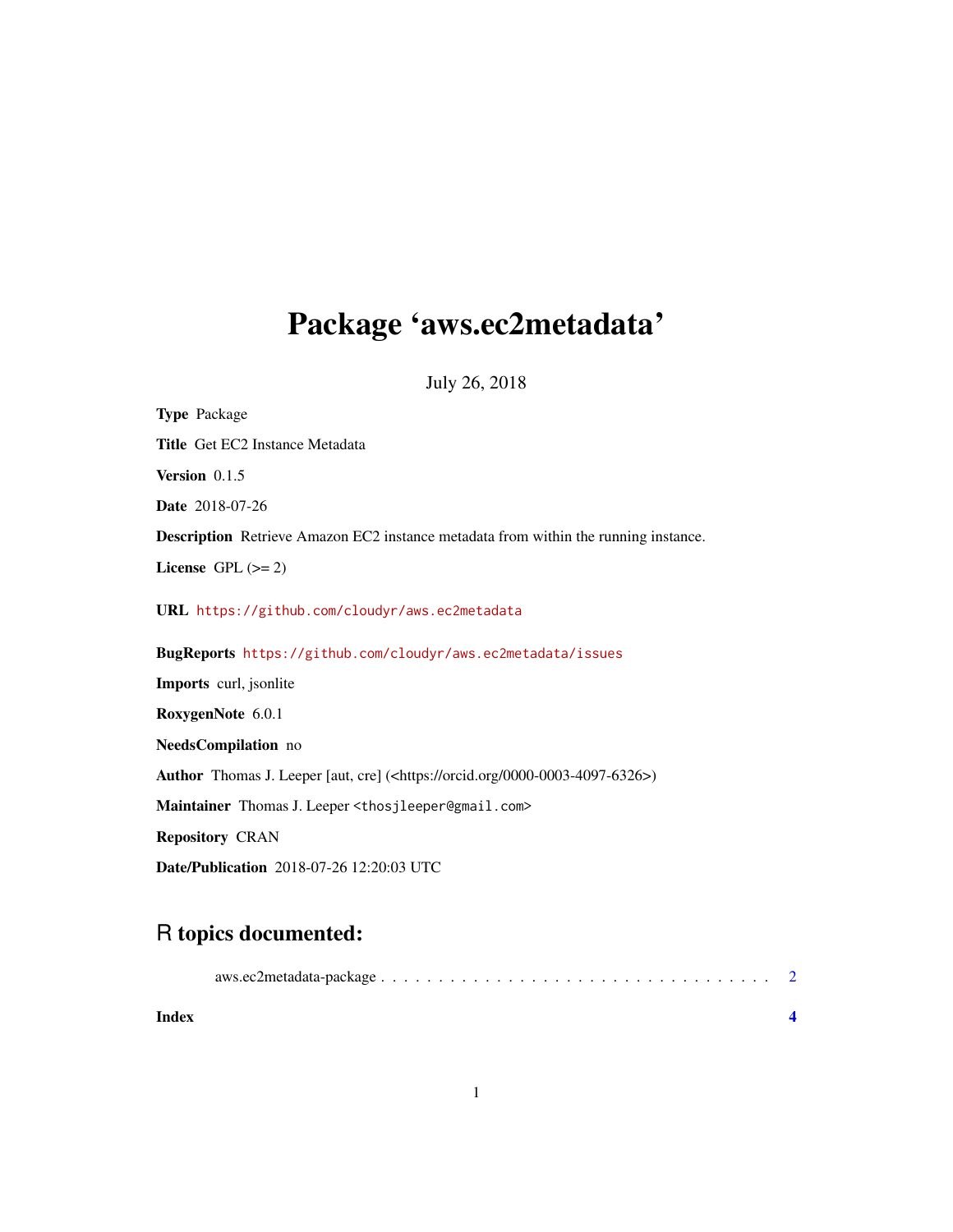<span id="page-1-0"></span>aws.ec2metadata-package

*Get EC2 Instance Metadata*

#### Description

Retrieve EC2 instance metadata from the instance

#### Usage

is\_ec2()

instance\_document()

metadata

is\_ecs()

ecs\_metadata()

#### Format

An object of class list of length 25.

#### Details

is\_ec2 returns a logical for whether the current R session appears to be running in an EC2 instance.

instance\_document returns a list containing values from the [Instance Identity Document,](http://docs.aws.amazon.com/AWSEC2/latest/UserGuide/instance-identity-documents.html) including the instance ID, AMI ID, region, availability zone, etc.

metadata is a list of functions to return various metadata values for the currently running EC2 instance. These are only meant to be called from an EC2 instance; no guarantees are made about behavior on other platforms. Two functions: versions() and meta\_data\_items() return the versions of the metadata, and the set of top-level metadata items, respectively.

The function item() retrieves a particular metadata item specified by its full path.

The remaining functions in the list are aliases for potentially commonly needed metadata items.

#### Value

is\_ec2 returns a logical. Generally, all other functions will return a character string containing the requested information, otherwise a NULL if the response is empty. The iam\_role() function returns a list. An error will occur if, for some reason, the request otherwise fails.

#### Author(s)

Thomas J. Leeper <thosjleeper@gmail.com>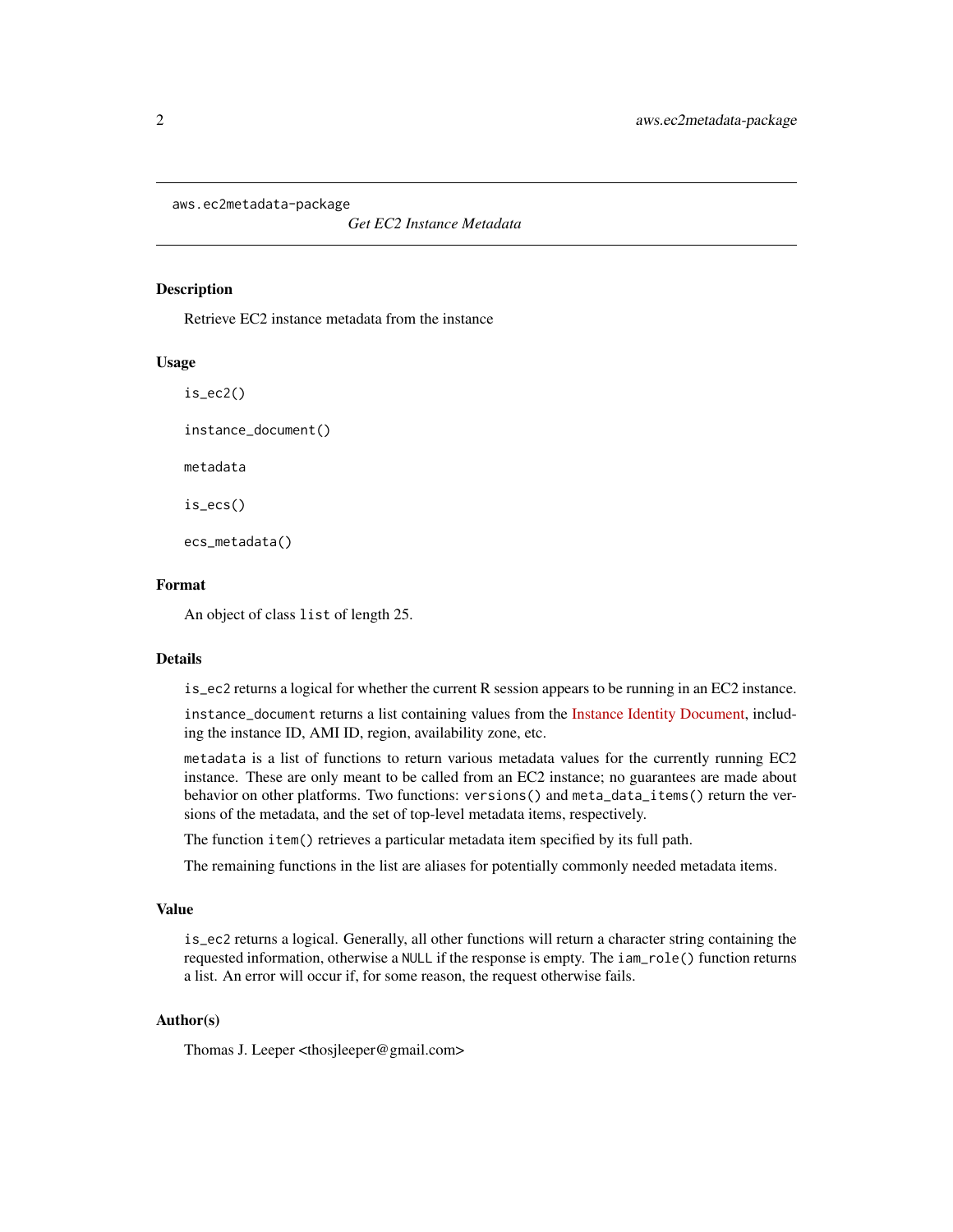#### References

[Metadata Documentation](http://docs.aws.amazon.com/AWSEC2/latest/UserGuide/ec2-instance-metadata.html)

#### Examples

```
names(metadata)
## Not run:
if (is_ec2()) {
 metadata$versions()
 metadata$items()
  # get instance id
  metadata$instance_id()
  # get ami id
 metadata$ami_id()
  # get IAM role (NULL if none specified)
  metadata$iam_info()
  metadata$iam_role("myrole")
  # get an arbitrary metadata item
  metadata$item("meta-data/placement/availability-zone")
  # get region from instance identity document
  instance_document()$region
}
# Can also get ECS container metadata
if (is_ecs()) {
  # Get ECS role credentials
  ecs_metadata()
}
## End(Not run)
```